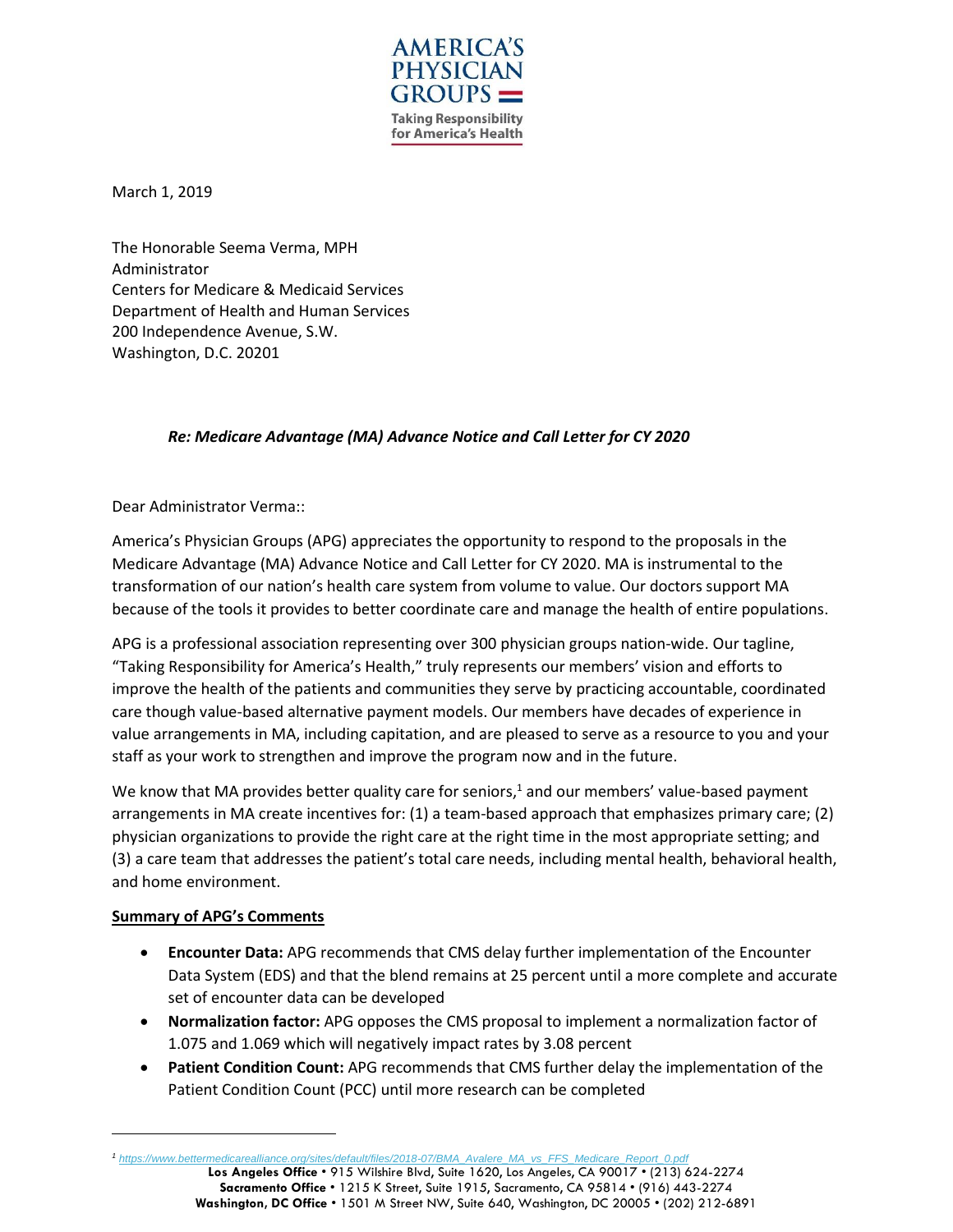- **Benchmark cap:** APG recommends that CMS continues to explore mechanisms to adjust the benchmark cap so that high performers in the quality programs are rewarded thereby allowing additional benefits to be re-invested back to the beneficiary
- **Puerto Rico:** APG supports the specific rate increase for Puerto Rico to account for lower adoption of Part B on the island, higher incidence of zero claim enrollees, and other adjustments. We strongly believe that since the hurricane impacted the entire geography and did not leave any easy access to care for a significant period, the final four months of 2017 in the calculation of per capita costs should be given special consideration as well as other measures that were impacted.
- **Supplemental benefits:** APG supports allowing MA plans to provide non-primarily health related benefits to chronically ill enrollees, as directed by Congress in the Bipartisan Budget Act of 2018, and do not support a CMS list of approved chronic diseases or limits on such benefits
- **New quality measures:** APG supports incorporating new quality measures that incent plans to work more closely with physician organizations, specifically in terms of delegating risk
- **Value in MA :** APG supports policies in MA which incent plans and providers to participate in risk bearing models. APG also supports allowing risk arrangements in MA to count towards the initial MACRA advanced APM threshold, not simply as an "other payer"

# **Medicare Advantage Payment Rate**

Per CMS's 2020 Medicare Advantage and Part D Advance Notice Part II and Draft Call Letter Fact Sheet, the expected payment change from contract year (CY) 2019 to CY 2020 is about 4.9 percent, including the underlying coding trend and excluding the rebasing/re-pricing of the county level benchmarks.<sup>2</sup> The components that make up this 4.9 percent are shown in the table below:

|                                                                   | <b>Impact on Payments Relative to 2019</b> |
|-------------------------------------------------------------------|--------------------------------------------|
| <b>Effective Growth Rate</b>                                      | 4.59%                                      |
| Rebasing/Re-pricing                                               | TBD <sup>1</sup>                           |
| Change in Star Ratings                                            | $-0.14%$                                   |
| MA Coding Intensity Adjustment                                    | $0.00\%$                                   |
| <b>Risk Model Revision</b>                                        | 0.28%                                      |
| <b>Encounter Data Transition</b>                                  | $-0.06%$                                   |
| <b>EGWP Payment Policy</b>                                        | 0.00%                                      |
| Normalization                                                     | $-3.08%$                                   |
| <b>Expected Average Change in Revenue</b>                         | 1.6%                                       |
| <b>Coding Trend</b>                                               | 3.3%                                       |
| Expected Average Change in Revenue with Coding trend <sup>2</sup> | 4.9%                                       |

1 – Will be available with the publication of the 2020 Rate Announcement

2 – Excluding the impact of the rebasing/re-pricing of benchmarks

As stated above, the 4.9 percent excludes the impact of rebasing/re-pricing the county level benchmarks which will be released in the CY 2020 final rate announcement on April 1, 2019. CMS has been consistently rebasing the benchmark rates and intends to do so for payment year 2020. This process

*<sup>2</sup> <https://www.cms.gov/newsroom/fact-sheets/2020-medicare-advantage-and-part-d-advance-notice-part-ii-and-draft-call>*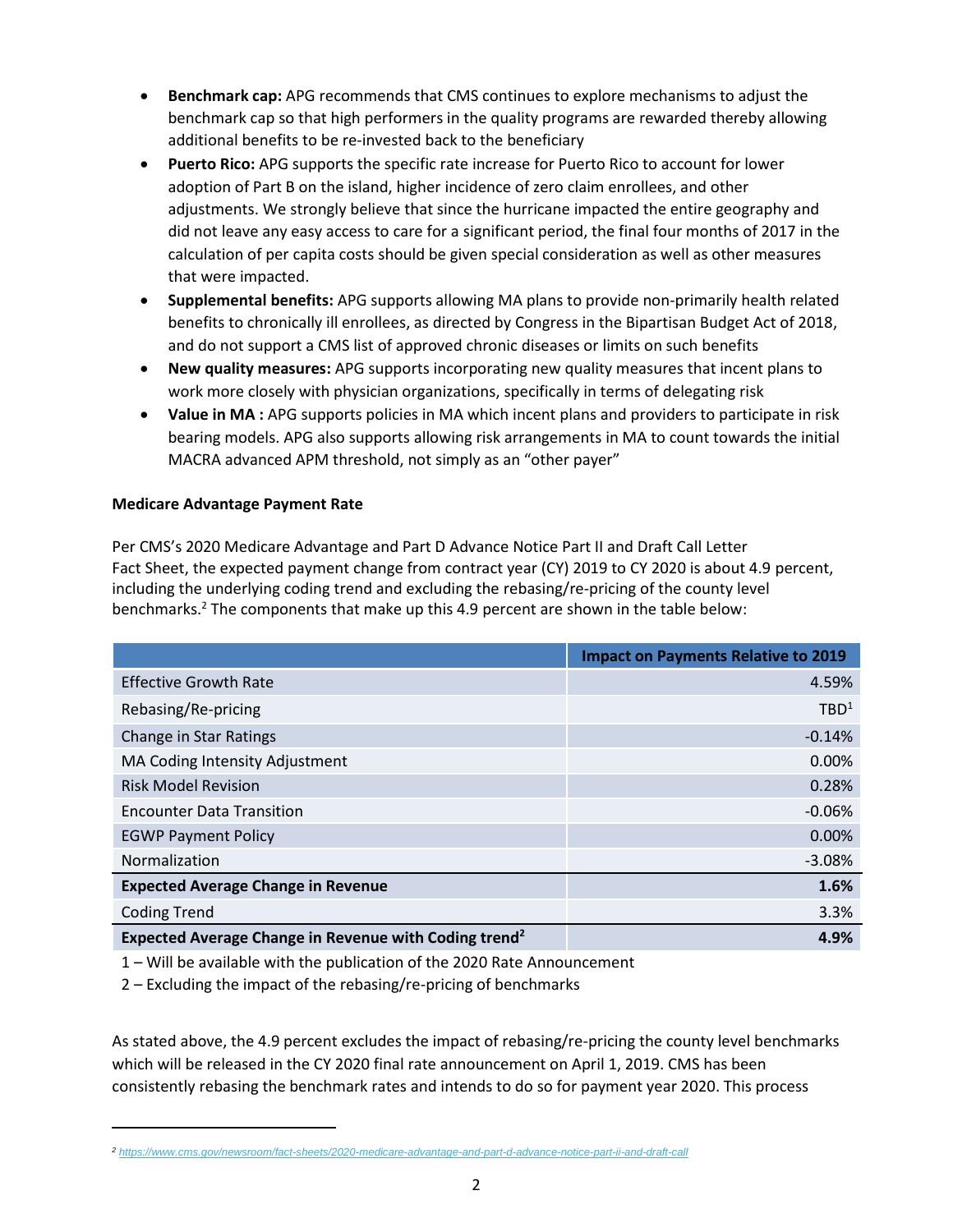updates the county rates to reflect the current estimates of county spending. Historically, the impact on payments of the rebasing has been relatively small on average, 0.3 percent<sup>3</sup> for CY 2018 and 0.5 percent<sup>4</sup> for CY 2019.

However, the impact will vary by county and it can be large, particularly if a county moves into a different payment quartile. The true impact will be unknown until the CY 2020 final rate announcement is published. APG is concerned that the final amount may be insufficient to keep up with pace of inflation and other factors outside their control like benchmark caps.

Below we have provided comments on certain factors that are contributing to the payment rate change from CY 2019 to CY 2020.

## **Medicare Advantage Normalization Factor**

In the Advance Notice, CMS is proposing CY 2020 normalization factors of 1.075 and 1.069 for the 2017 CMS-Hierarchical Condition Category (HCC) and proposed PCC model. The CY 2020 normalization factor results in about a 3 percent decrease in CMS payment from CY 2019, as shown in the table above. The methodology used to develop the normalization factor is the same for CY 2019 and CY 2020, however, the CY 2020 trend is increasing at a faster rate. CMS stated that the increasing trend can be attributed to the following factors:

• Demographics

- Reported health status in the Original Medicare population
- Implementation of ICD-10

CMS expects that the ICD-10 implementation will stabilize and therefore will result in more constant risk scores year over year. However, demographics and reported health status will continue to increase and drive the normalization factor trend upward.

To understand the increasing normalization factor, it is important to quantify how much each factor, demographics, improved coding in Original Medicare, and the ICD-10 implementation, is contributing to the trend. Therefore, APG urges CMS to provide this detail so our members can understand how much each factor is contributing to the normalization trend and if these factors will continue to drive trends upward in future years.

We believe that the ICD-10 conversion is a big driver of the risk score trend increase. This increase is due to increased specificity in ICD-10 versus ICD-9 diagnoses along with some corrections to the CMS mapping of diagnosis codes to HCCs. This trend is included in the linear regression CMS uses to develop the normalization factor. However, the first two years of data, 2014 and 2015, use ICD-9 diagnoses codes rather than ICD-10. Given this, the coding trend slope looks steep when it may be a one-time step function. We request that CMS consider making a one-time adjustment to the 2014 and 2015 data to be consistent with data in 2016 through 2018 or remove 2014 and 2015 data from the trend calculation. We agree that once ICD-10 is part of the underlying data for all years the result will be a more stable trend. However, this is not yet the case.

*<sup>3</sup> <https://www.cms.gov/newsroom/fact-sheets/2018-medicare-advantage-and-part-d-rate-announcement-and-call-letter-and-request-information>*

*<sup>4</sup> <https://www.cms.gov/newsroom/fact-sheets/2019-medicare-advantage-and-part-d-rate-announcement-and-call-letter>*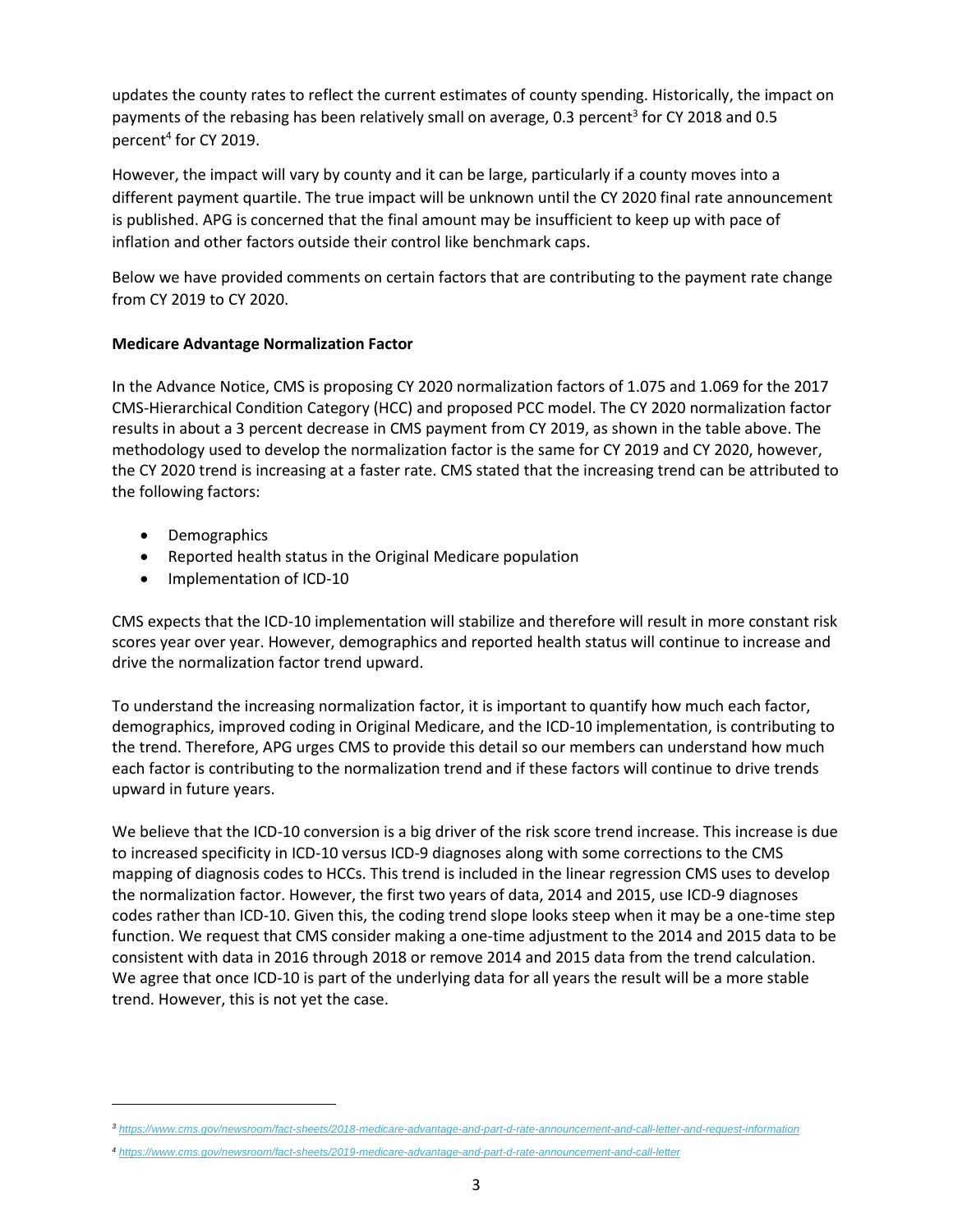Thereby, APG does not recommend that CMS move forward on the current proposed normalization factor of 1.075 and 1 .069 which will negatively impact rates by 3.08 percent.

## **Encounter Data System Transition**

CMS is proposing to increase the weight of encounter data as a diagnosis source from 25 percent in CY 2019 to 50 percent in CY 2020. The increased weight on the EDS scores is a concern given that there continue to be differences for some beneficiaries in the risk scores calculated using EDS vs. the Risk Adjustment Processing System (RAPS).

Specifically, in a report from Milliman, $5$  an analysis was conducted on 2017 payment year risk scores to evaluate the differences between RAPS and EDS risk scores for individual beneficiaries. The majority of beneficiaries had identical RAPS and EDS risk scores, however there were still about 11 percent of beneficiaries that had different risk scores. This difference was larger for beneficiaries enrolled in a special needs plan (SNP), about 21 percent, while those enrolled in general enrollment plans only resulted in 8 percent differences in RAPS and EDS risk scores.

In addition, we note that CMS has proposed implementation of a new risk adjustment model, the PCC model described in more detail below. The EDS risk scores would exclusively use the PCC model while the RAPS risk scores would use the existing 2017 CMS-HCC model.

Additionally, providers are currently experiencing a large amount of burden in submission (and edit resubmission) of encounter data. We recommend that CMS delay further implementation of the transition from RAPS to EDS. Based upon experiences from providers regarding the heavy workload of the current EDS process, it is **imperative** that the transition is slowed (or even rolled back) until revisions can be made and a more streamlined and accurate set of encounter data can be developed.

APG recommends that CMS delay further implementation of EDS and the blend remains at 25 % EDS/ 75% RAPS until a more streamlined and accurate set of encounter data can be developed.

# **Payment Condition Count Model**

 $\overline{a}$ 

The 21st Century Cures Act requires CMS to account for the number of diseases or conditions a beneficiary may have, making an adjustment as the number increases, in the CMS-HCC Risk Adjustment model. Given this, CMS is proposing the PCC model which includes condition counts. The PCC model is expected to improve the risk adjustment by improving the accuracy of the predicted average costs of each risk score segment<sup>6</sup> and prediction for high need beneficiaries with multiple chronic conditions.

CMS is proposing to start the count of conditions where the variable was positive (or increasing monotonically) and statistically significant in each segment. Having a count floor helps to ensure stability between years and encourages complete coding (avoids scenarios where reporting a diagnosis decreases the risk score). In addition, CMS is proposing a count cap to avoid wide swings in contractlevel risk scores and maintain meaningful cost prediction of the HCCs. The count floor and cap are advantageous to ensure that the condition count coefficient will provide a positive adjustment to beneficiary risk scores and meaningful cost predictor of health status.

*<sup>5</sup> <http://us.milliman.com/uploadedFiles/insight/2018/Medicare-RAPS-to-EDS-2017.pdf>*

*<sup>6</sup> Segments are community non-dual aged, community non-dual disabled, community full benefit dual aged, communitu benefit dual disabled, community partial benefit dual aged, community partial benefit dual disabled, and institutional.*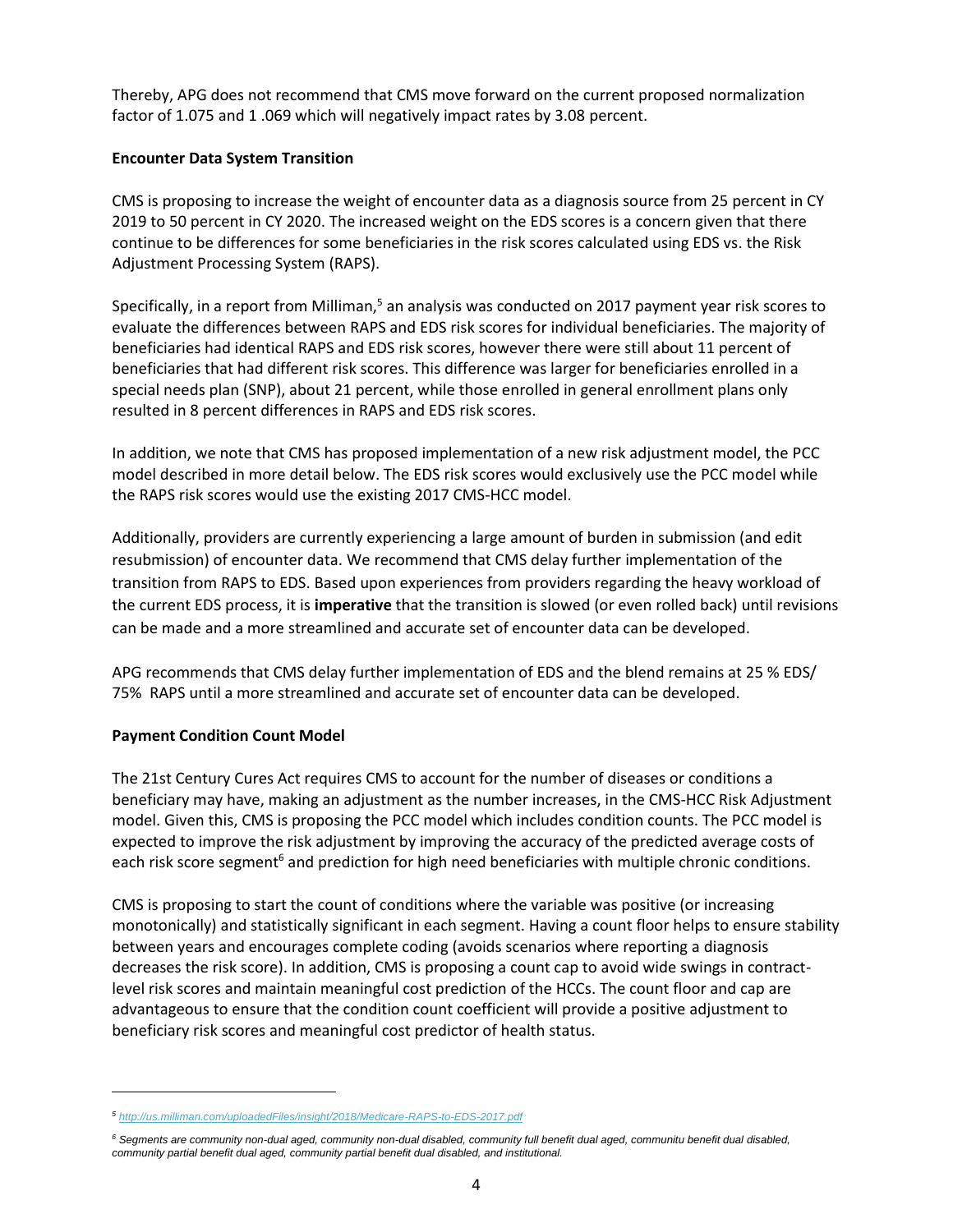In its white paper,<sup>7</sup> Avalere estimates that the PCC model will increase CMS payments, on average, but the impact will vary by beneficiary depending on the number of HCCs. The PCC model is expected to have a larger increase in risk scores for beneficiaries with six or more HCCs, and little to no impact for beneficiaries with less than six HCCs. Therefore, the PCC model is expected to result in more payments for beneficiaries with multiple chronic conditions (where beneficiaries are prevalent in SNPs). The impact will initially be dampened as the PCC model is being phased in over three years. It will be blended 50/50 with the existing 2017 CMS-HCC model for CY 2020.

APG recommends that CMS further delay the implementation of PCC until more research can be completed. Having a system in which four to five HCCs results in a slightly lower payment while six or more HCCs leads to slightly higher (per Alvalere study) appears arbitrary. The non-linearity impact suggests more work is needed on the model to avoid unintended consequences.

## **Benchmark Cap**

MA plans receive a payment based on the county benchmark rate. Plans with high quality ratings (Stars) receive a bonus payment. However, the amount of the payment is caped at the pre-ACA level. For some high performing plans, plans with four stars or higher, this has had the unintended consequence of limiting their payment. Effectively, they do not receive the quality bonus. If the goal of the Stars program is to reward high quality plans and to allow them to reinvest in the beneficiaries and their care, this does not happen due to the payment cap.

This issue has been raised in prior years to CMS and the Agency shares the concerns of commenters, but the benchmark cap has remained unchanged. Consistent with the past, there is no proposal in the CY 2020 Advance Notice to make any adjustment to this methodology, however it continues to be a limiting factor and disincentive for high quality plans.

APG recommends that CMS continue to explore mechanisms to adjust the caps so that high performers in the quality programs are rewarded thereby allowing additional benefits to be re-invested back to the beneficiary.

### **Puerto Rico**

Puerto Rico's highly-popular MA program plays a critical role in serving vulnerable Medicare beneficiaries and maintaining the stability of the Island's fragile healthcare system. Over the past three years, CMS has adjusted the fee-for-service (FFS) experience in Puerto Rico to better reflect the number of zero claims found in the population. This has resulted in a more accurate benchmarking for MA in Puerto Rico. APG supports this.

We are also supportive of CMS using only claims and enrollment metrics for beneficiaries with both Part A and Part B enrollment for years included in the historical data. This also allows for a more accurate picture of the FFS rate calculation.

In this new Rate Notice, CMS acknowledged the concerns raised by Puerto Rico Stakeholders in the wake of the hurricane regarding impact on per capita costs. However, CMS has indicated it will not do anything to adjust for this anomaly. We strongly believe that the uniqueness of situation, including the facts that it impacted the entire geography and did not leave any easy access to care for a period, requires some type of consideration for the final four months of 2017 for Puerto Rico. in addition to the

*<sup>7</sup> <https://avalere.com/wp-content/uploads/2018/10/Avalere-CMS-2019-HCC-Model-Impact-White-Paper.pdf>*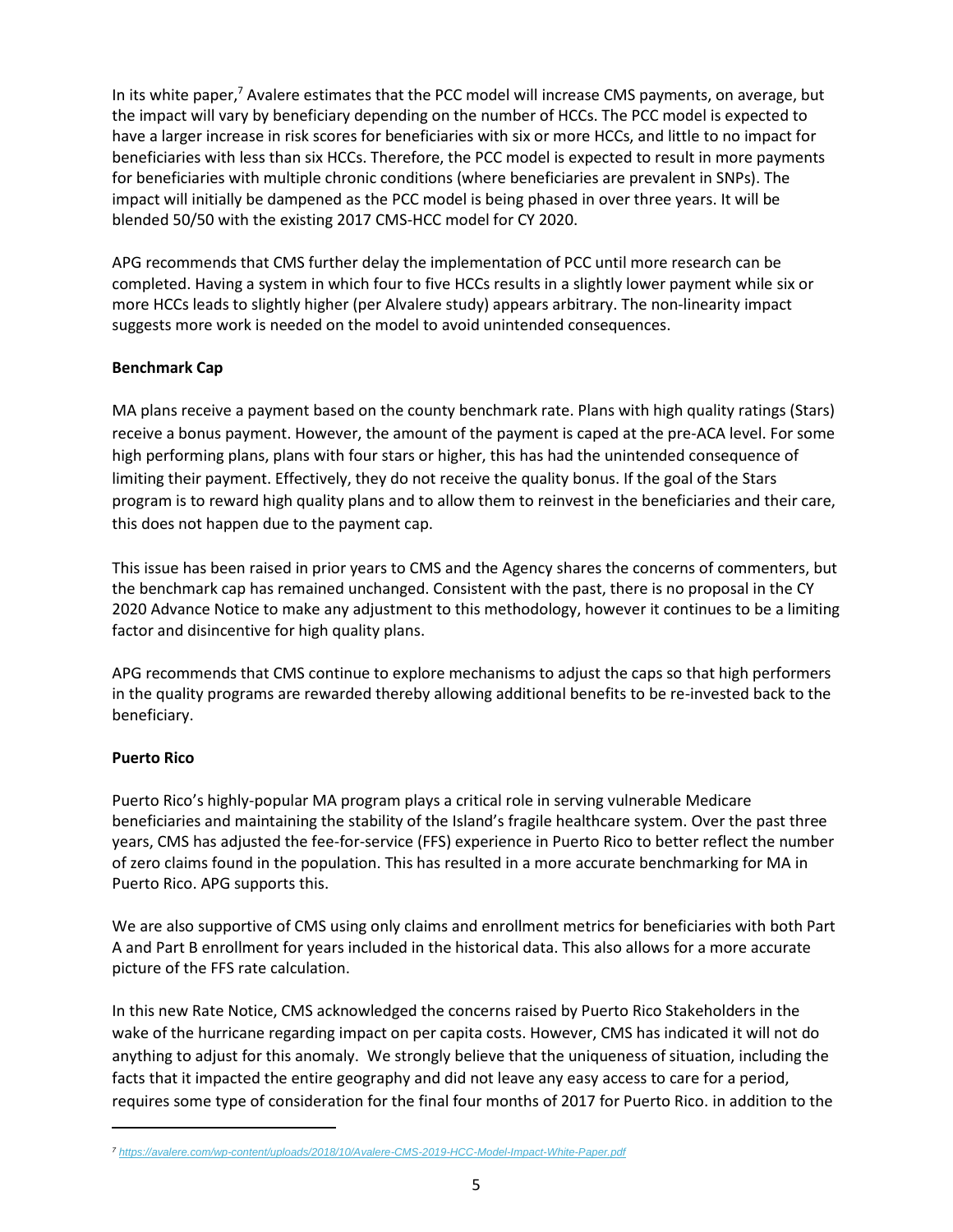per capita cost's calculation, the hurricane impacted other calculations such as the Part D adherence measures that need to be adjusted. We appreciate that CMS has taken the time to research such concerns and as more information becomes available, APG looks forward to meeting with CMS to review.

APG urges CMS to continue to examine the use of the existing administrative and other adjustments suggested by our members in Puerto Rico to prevent erosion of Puerto Rico's MA program and overall healthcare system. While CMS has made important adjustments in past years to attempt to address these data deficiencies, we believe a more comprehensive solution is needed, especially in the wake of the recent hurricanes and concerns surrounding potential errors in per capita costs.

## **Supplemental Benefits**

We appreciate the opportunity that Congress has afforded MA beneficiaries by lifting the uniformity standard and allowing expansion of supplemental benefits to the chronically ill. In this rate notice, CMS has defined chronically ill and the program parameters as well as requesting comments on future program parameters.

APG supports that health plans should have the flexibility to determine what is a chronic disease (meeting the current Section 1852 definition) rather than a list from a technical committee. This will allow plans to receive input from their providers regarding "non-primarily health related" items that would enhance the functional status of a chronically-ill enrollee. As plans and providers develop more experience in identifying novel items to contribute to enhanced health, we would not want an enrollee to be disadvantaged through a rigid bureaucratic system that has limited the definition of disease usage. Allowing the flexibility unleashes the creativity of the private sector and should be encouraged.

We do not support limits on these benefits nor the idea that financial need must be proven in order to allow access. This appears to be undue burden on both plans and providers in the implementation of these benefits and will limit the use of them in the long run.

APG supports allowing MA plans to provide non-primarily health related benefits to chronically ill enrollees, as directed by Congress in the Bipartisan Budget Act of 2018. We do not support placing arbitrary limits upon the benefits and or a determination of financial need.

### **New Quality Measures**

CMS publishes the Part C and D Star Ratings each year to measure the quality of and reflect the experiences of beneficiaries in MA. In the Advanced Notice, CMS is soliciting feedback on possible future measure updates and new measure concepts including on physician/plan interactions in Medicare Parts C and D and CMS conducting a survey of physicians about their interactions with plans on behalf of beneficiaries.

APG supports this important concept of measuring physician/plan interaction. We think expanding the Star Rating program to encapsulate such a measure would better incent high-quality, coordinated care. We are cautious, however, about the encumbrance in compiling with a CMS survey. Such a survey must be conducted in the least burdensome manner.

APG also supports including a measure that considers the degree to which health plans delegate risk to their physician partners. APG has met with the CMS Deputy Administrator for Innovation and Quality, Mr. Adam Boehler, on the topic of better incenting the adoption of downside risk contracts. Unfortunately, APG members continue to face difficulties engaging health plans in this respect.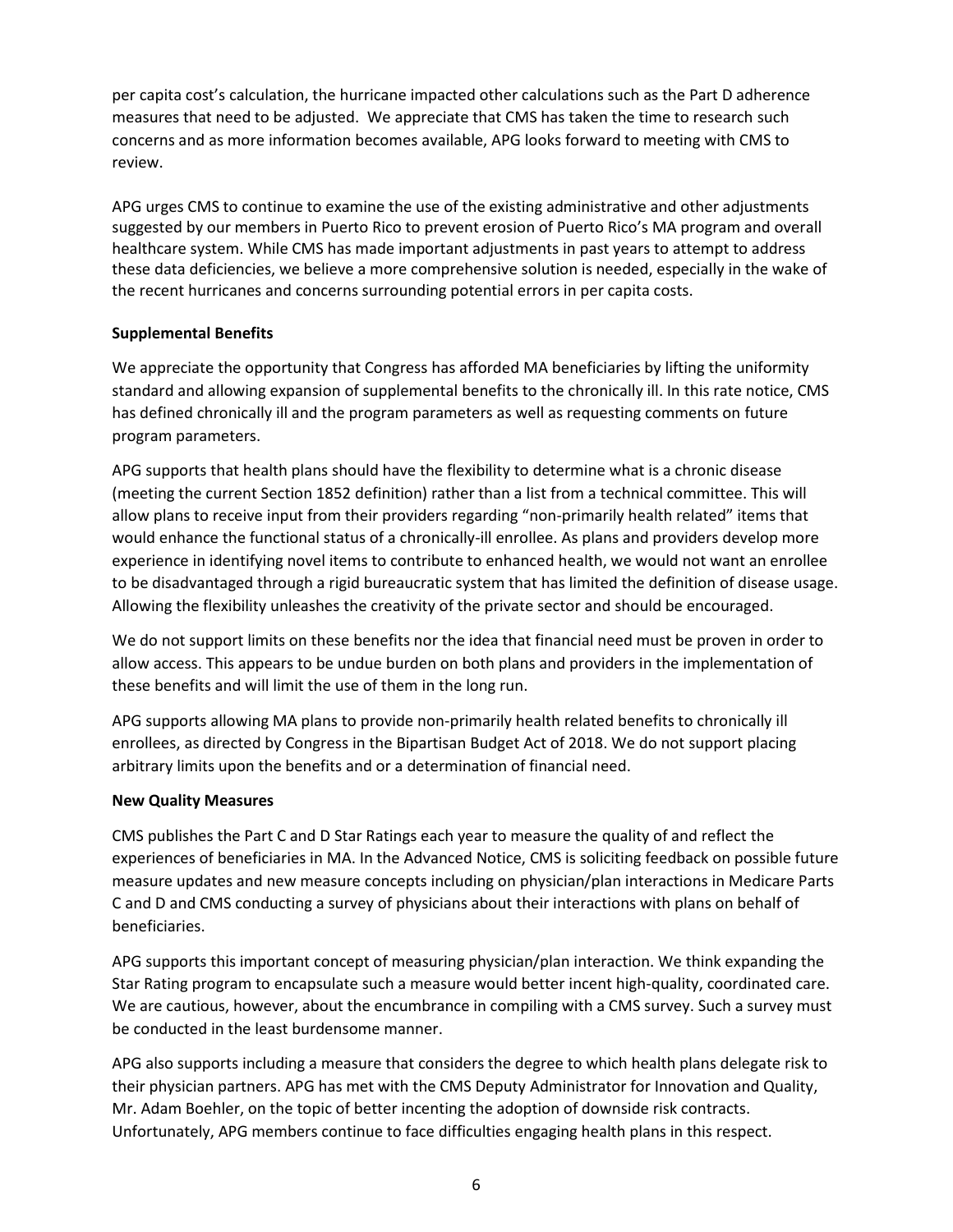Numerous APG members have reported that some health plans are declining to enter into capitated contracts with them. These experienced groups have demonstrated success in capitated risk arrangements, and indicate they are ready, willing, and able to deliver risk-based care. These members have stated that the reluctance of plans to enter into risk contracts with providers is hindering the movement from volume to value – a transformation which ultimately leads to better care for beneficiaries at a lower overall cost.

We remain concerned that adequate incentives on the plan side do not exist and that plans remain reluctant to delegate risk downstream outside of California. Including a Star measure regarding delegation would be helpful to accelerate value in our health care system by rewarding plans for engaging in this type of value arrangement with phsyicans.

## **Value In MA**

Under MACRA, certain qualifying models can become eligible for advanced APM status. The statute defines bonus-eligible advanced APMs to include Innovation Center demonstration projects, certain Medicare Shared Savings Program (MSSP) ACOs, and demonstrations required by federal law. Currently, to qualify for the five percent advanced APM bonus, APMs must have a certain threshold of their Part B Medicare FFS revenue or patients in an advanced APM.

Under current regulations and sub-regulatory guidance, only a handful of models qualify as advanced APMs with the majority of these models being tested through the Center for Medicare & Medicaid Innovation (CMMI) demonstrations. These existing CMMI models show promise but have thus far exhibited mixed results and modest success. Currently, no MA arrangements by themselves count as advanced APMs (only within the "other payer" category) and MA risk contracts do not count toward an organization's initial Medicare FFS risk threshold.

The limited number of models in Part B do not offer sufficiently attractive or numerous options for physician groups who want to qualify as advanced APMs. CMS clearly needs to swiftly adopt new advanced APMs to remedy this problem. We believe that the fastest and most equitable way would be is to allow a 5 percent bonus opportunity for participants in MA contracts that meet the Advanced APM criteria.

We firmly believe it is time to afford equal credit to providers taking risk in MA by giving the 5 percent bonus advanced APM bonus. This will allow greater opportunities and incentives for risk contracting in MA will advance the Medicare delivery system for all seniors.

### **Protect and Strengthen MA for the Future**

Risk-based physician organizations in MA are at the leading edge of delivery system reform. The combination of appropriate financial incentives and the program's flexibility to invest in care management and population health make MA a popular option for patients. Today, over 19 million seniors are enrolled in MA, over one-third of overall Medicare enrollment. We believe that this number will continue to grow as long as policy decisions support a strong future for this important Medicare option. It is essential that the program continue to grow and be stabilized during this period.

### **Conclusion**

Thank you in advance for your consideration of our comments. We look forward to a final rate announcement that creates a strong MA program for the future. Further, we offer ourselves and our